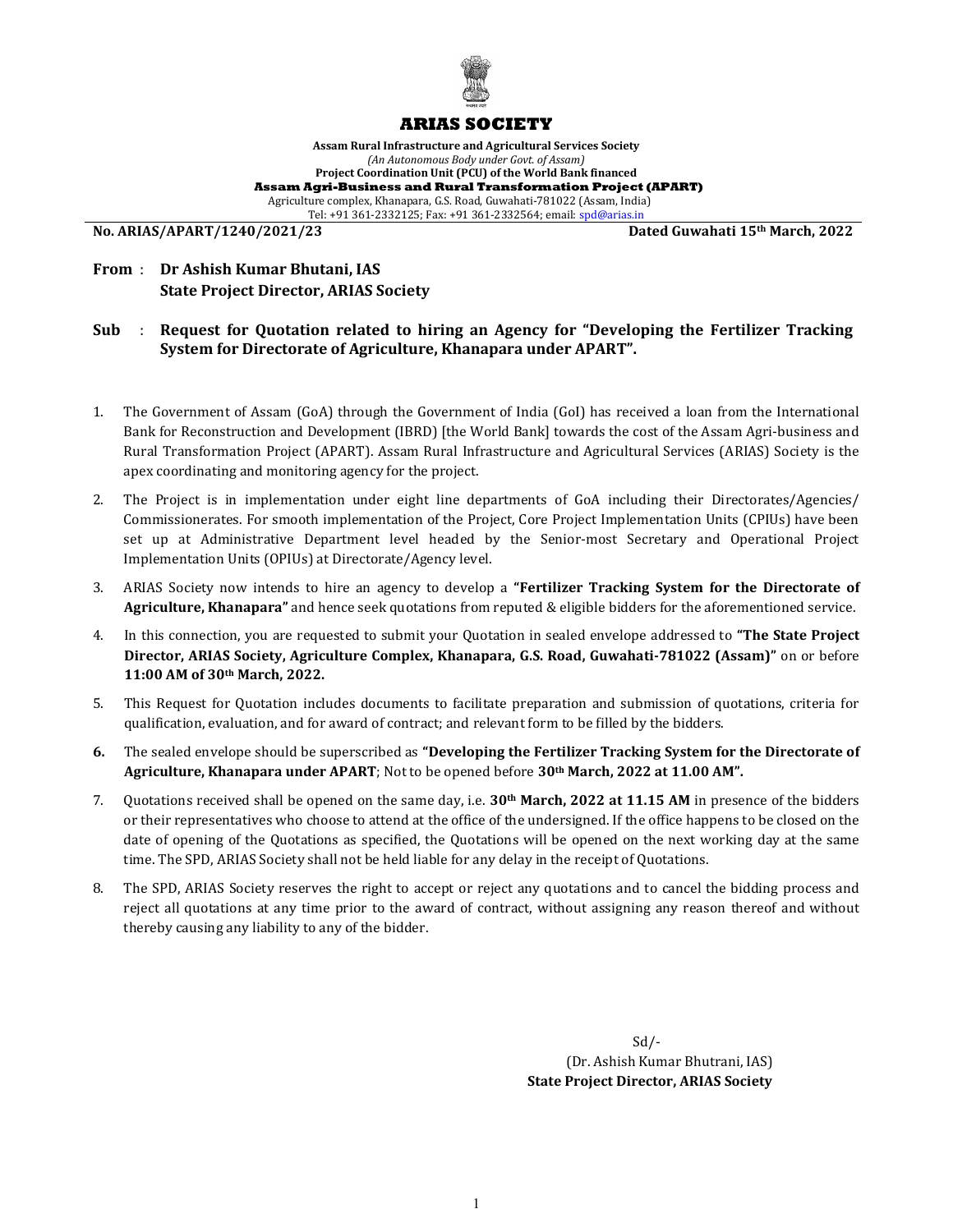## SECTION-I INSTRUCTIONS TO BIDDERS

- 1) This RFQ documents is in connection with "Developing the Fertilizer Tracking System for Directorate of Agriculture, Khanapara under APART".
- 2) Preparation and Submission of Quotation:
	- a) Quotation shall be addressed to "The State Project Director, ARIAS Society, Agriculture Complex, Khanapara, G.S. Road, Guwahati-781022 (Assam)."
	- b) Quotations shall be submitted as per the format given at Annex- I along with other supporting documents as mentioned in the bid with a copy of the RFQ placed in a single sealed envelope, clearly marked as "Developing the Fertilizer Tracking System for Directorate of Agriculture, Khanapara under APART"; Not to open before 30th March, 2022 at 11.15 AM." The name of the bidder, address and contact no. should be mentioned on the reverse of the sealed envelope.
	- c) All pages of the quotation shall be signed and stamped by the authorized person to indicate that the bidder has agreed to all terms and conditions of the quotation. Overwriting, alterations, if any, in the quotation should be signed by the authorized signatory.
	- d) Quotation not accompanied by specified documents, self-declarations, signatures and signed copy of this RFQ may be rejected by the office as non-responsive and may not be evaluated.
	- e) Bidders shall ensure deposition of their Quotations received in the office of the SPD, ARIAS Society on or before 11.00 AM of the 30th March, 2022.
	- f) Any quotation received after the dead line for submission shall be rejected & returned to the bidder.
- 3) Opening of Quotation: The quotations shall be opened in the presence of bidders or their authorized representative who wish to be present at the time of opening of bids on due date.

#### 4) The Quotation shall comprise the following:

- a) Letter of Quotation as per format given at annexure-I
- b) Signed copy of RFQ document.
- c) Evidence in accordance with **Clause 7** establishing Bidder's qualifications to perform the contract, if its quotation is accepted;
- d) Complete address and contact details of the Bidder in their letter head having the following information:
	- i. Name of Firm: ii. Address for communication: Telephone No(s): Office…………………………..; Mobile No:……………………….; Electronic Mail Identification (E-mail ID):…………………………………………
	- iii. GST Registration Certificate
	- iv. PAN card
	- v. Bank details

#### 5) Quotation Prices

- a) The contract shall be for the full quantity as specified in the Price Quotation Form. Corrections of the quoted rate, if any, shall be made by crossing out, re-writing, initialing and dating.
- b) The rates quoted by the bidder shall be fixed for the duration of contract and shall not be subject to adjustment/modification on any account.
- c) 'Discount' or extra charges if any mentioned by the bidders shall not be considered unless these are specifically indicated in the price schedule.
- d) All duties, taxes (including GST) and other levies payable by the contractor under the contract shall be included in the total price.
- e) The Prices should be quoted in Indian Rupees only.
- 6) Validity of Quotation: Quotation shall remain valid for a period not less than 45 days after the deadline date specified for submission.
- 7) Qualification Criteria: to qualify for award of the contract, the bidder :-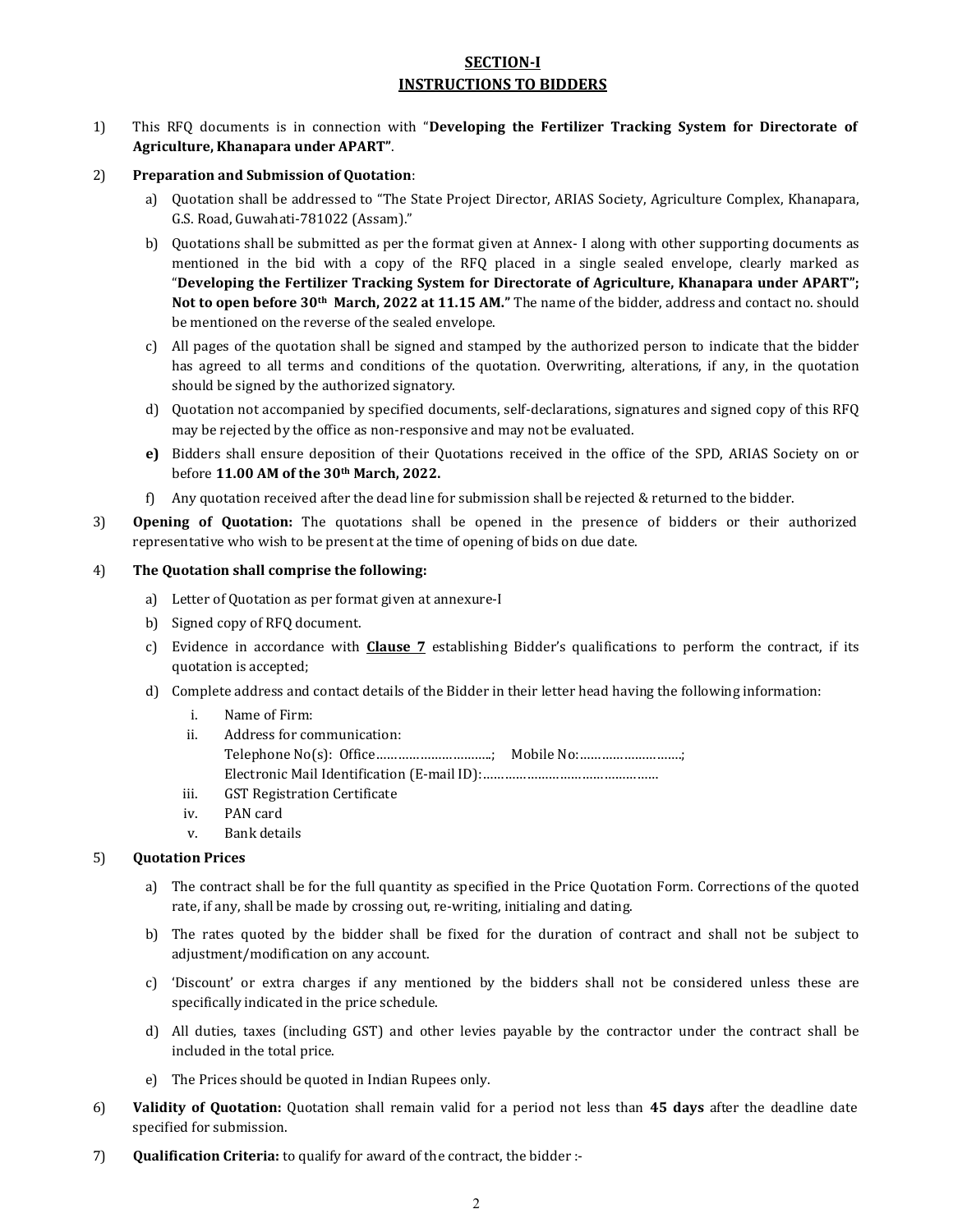- i. should be operating in India for at least last 5 (Five) years (FY 2020-21, 2019-20, 2018-19, 2017-18 & 2016- 17) as on the last date of bid submission. (Attach Certificate of incorporation and/or Certificate of commencement of business);
- ii. must have executed contracts of similar software/customized product for Design, Development, Implementation and Maintenance of software (not less than contract value of Rs 10.00 Lakhs )in the last 5 years (FY 2016-17, 2017-18, 2018-19, 2019-20 & 2020-21). (Attach copy of minimum two (2) work orders/completion certificates);
- iii. should have minimum annual financial turnover of Rs. 50.00 Lakhs in each of the last three financial years (FY 2018-19 & 2019-20, 2020-21); (Attach CA certified statement copy for the last three years)
- iv. should not been blacklisted/debarred/suspended/banned from business dealing by the World Bank/any Ministry/Department of State/Central Government/PSU as on date of filling the responses of this RFQ; (Self Declaration on agency's Letterhead)
- v. List of personnel with designation, qualification & years of experience. (Attach CV)

#### The bidder shall provide the documentary evidences to substantiate their eligibility against the above criteria.

8) Signing of Quotations: The name and position held by each person signing the quotation and related documents must be typed or printed below the signature.

### 9) Evaluation of Quotations:

- a) The SPD, ARIAS Society shall evaluate and compare the quotations determined to be substantially responsive, i.e. which,
	- i. are properly signed and sealed;
	- ii. have submitted the required documents and meet the criteria specified as indicated above;
- b) Evaluation shall be carried out on the basis of the total price quoted for all the services.
- c) Mere submission of quotation does not entitle a bidder for award of contract.

#### 10) Award of contract:

- a) The SPD, ARIAS Society shall award the contract to the bidder whose quotation has been determined to be substantially responsive and who has offered the lowest evaluated quotation price.
- b) Notwithstanding the above, the SPD, ARIAS Society also reserves the right to accept or reject any quotations and to cancel the bidding process and reject all quotations at any time prior to the award of contract.
- c) The bidder whose quotation is accepted will be notified of the award of contract by the SPD, ARIAS Society prior to expiration of the quotation validity period. The terms of the accepted offer shall be incorporated in the supply order.
- 12) Liquidated damage: In case of delay in Service Delivery, a Liquidated damage @0.5% of the contract price for every 7 (seven) days of delay shall be imposed and the corresponding amount shall be deducted from the bill(s).
- 13) Force Majeure:
	- (a) Definition: For the purposes of this Contract, "Force Majeure" means an event which is beyond the reasonable control of a Party and which makes a Party's performance of its obligations under the Contract impossible or so impractical as to be considered impossible under the circumstances.
	- (b) If either Party is prevented from or delayed in performing any of its obligations under the contract by an event of Force Majeure, then it shall notify the other in writing of the occurrence of such event and the circumstances thereof within ten (10) days after the occurrence of such event. The Party who has given such notice shall be excused from the performance of its obligations under this contract for so long as the relevant event of Force Majeure continues and to the extent that such Party's performance is prevented or delayed. The occurrence of any event of Force Majeure affecting either party shall not give rise to any claim for damages or additional costs and expenses suffered or incurred by reason of Force Majeure.
	- (c) Extension of Time: Any period within which a Party shall, pursuant to this Contract, complete any action or task, shall be extended for a period equal to the time during which such Party was unable to perform such action as a result of Force Majeure.

#### 14) Corrupt/Fraudulent Practices:

(a) ARIAS Society requires that the bidder should observe the highest standards of ethics in discharge of the service.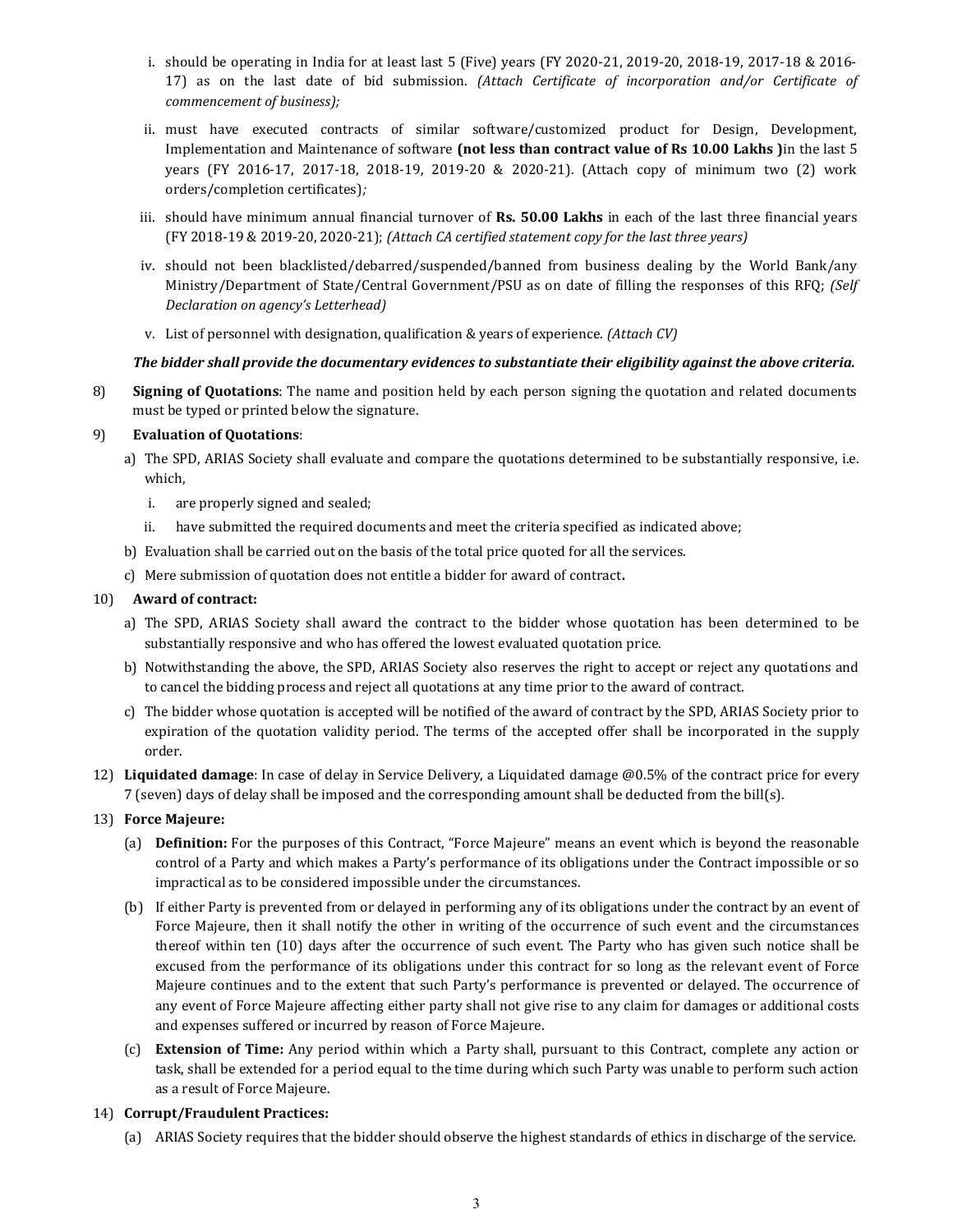- (b) ARIAS Society can declare the bidder ineligible from competing in any future assignments after giving opportunity of being heard, either indefinitely or for a stated period of time, if at any time it is found that the bidder has engaged in corrupt and fraudulent practices in acquiring, or in executing this work.
- 15) Any dispute between the Parties will be resolved amicably. In case the dispute is not resolved even within one month of notifying of occurrence of such dispute by one party to the other party, the same shall be dealt as per Indian Arbitration and Conciliation Act, 1996.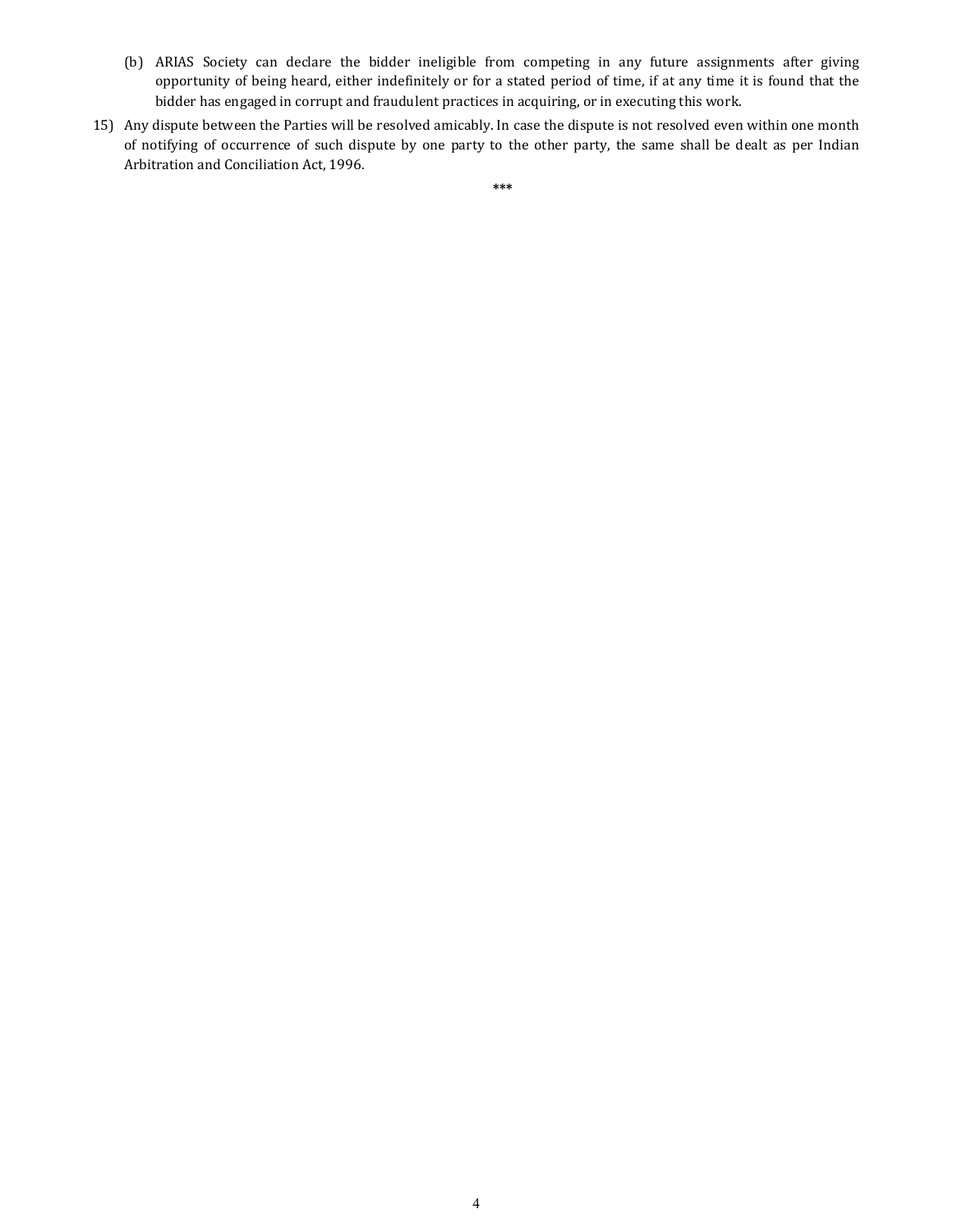# SECTION-II

# SCOPE OF WORK

## A. BACKGROUND:

- 1. The Government of Assam (GoA), through the Government of India has received a loan of US\$200 million from the World Bank (W.B.) for implementation of the Assam Agribusiness and Rural Transformation Project (APART). The Project Development Objective (PDO) is to "add value and improve resilience of selected agriculture value chains, focusing on smallholder farmers and agro-entrepreneurs in targeted districts of Assam". The project will adopt a value chain and clusters approach to achieve the targeted objectives. The prioritized value chains are those of (i) cereals (rice, maize), (ii) pulses, (iii) spices and condiments (ginger, turmeric, mustard), (iv) fruits (banana, Pineapple) & vegetables, (v) livestock (pork, milk) & fish and (vi) specialty commodities (eri and muga silk).
- 2. APART supports, value addition in the production and post-harvest segments of selected agricultural value-chains; facilitate agribusiness investments through inclusive business models that provide opportunities to smallholder farmers as well as stimulate the establishment of new small and medium agribusiness enterprises; and support resilience of agricultural production systems in order to better manage increasing production and commercial risks associated with climate change and marketing of agro produce, in the targeted districts. The project adopted a cluster based strategy within the targeted districts to generate economies of scale; promote vertical and horizontal links between local agricultural enterprises; enable diffusion of innovations; leverage network externalities; and channel public support for services and infrastructure. By adopting a cluster approach, the project aims to enable all the value chain participants to develop competitive and innovative products that meet market demands rapidly and successfully.
- 3. There are four interrelated components of the project: The first component is Enabling Agri-Enterprise Development, with sub components being (i) Enhancing state capacity to attract private investments, (ii) Setting up Enterprise Development and Promotion Facility (EDPF) (iii) Agribusiness Investment Fund Support (iv) Establishing Stewardship Councils. The second component is Facilitating Agro Cluster Development with sub-components being- (i) Support establishment of cluster level Industry Associations (IAs), (ii) Supply Chain Support: rehabilitation of access roads, warehouse & warehouse receipts development, upgradation & modernization of agricultural wholesale markets. The third component is Fostering Market-led Production and Resilience Enhancement with sub components being (i) promoting climate resilient technologies and their adoption (ii) Facilitating market linkages through market intelligence & product aggregation (iii) Facilitating access to and responsible use of financial services. The fourth component is Project Management, Monitoring and Learning with sub components being (i) Institutional Strengthening, ICT (iii) Project Management, MIS and M&E. More details about the project may be seen at the following urlhttp://www.arias.in/apart.
- 4. The ARIAS Society now intends to develop a Fertilizer Tracking System which would help in movement of fertilizer with necessary approvals of the Agriculture Department. The Fertilizer Tracking System will comprise of indents, allocations and sub-allocation of fertilizer with necessary approvals from Directorate of Agriculture officials including the MIS reports.

### B. OBJECTIVES OF THE ASSIGNMENT:

- 5. The primary objective of the project is to develop a Fertilizer Tracking System for the Department of Agriculture, Assam.
- 6. In the current system, there is an iFMS portal, which shows the details of stock status with districts, warehouses, wholesalers, retailers, in transit. However, the current system it is not clear which company is sending which fertilizer to which rake point in Assam, transparency in allocation and sub-allocation of the rake to wholesalers and retailers with proper approvals from concerned authorities.
- 7. Developing a Fertilizer Tracking System, would enable the Directorate of Agriculture to track and control the movement of fertilizer, wherever there is scarcity. The aim of the FTS is to help the department in planning the fertilizer arrival, allocation and sub-allocation so as to make sure fertilizer is distributed equitable among districts as per their requirement and prevent sale of fertilizer at more than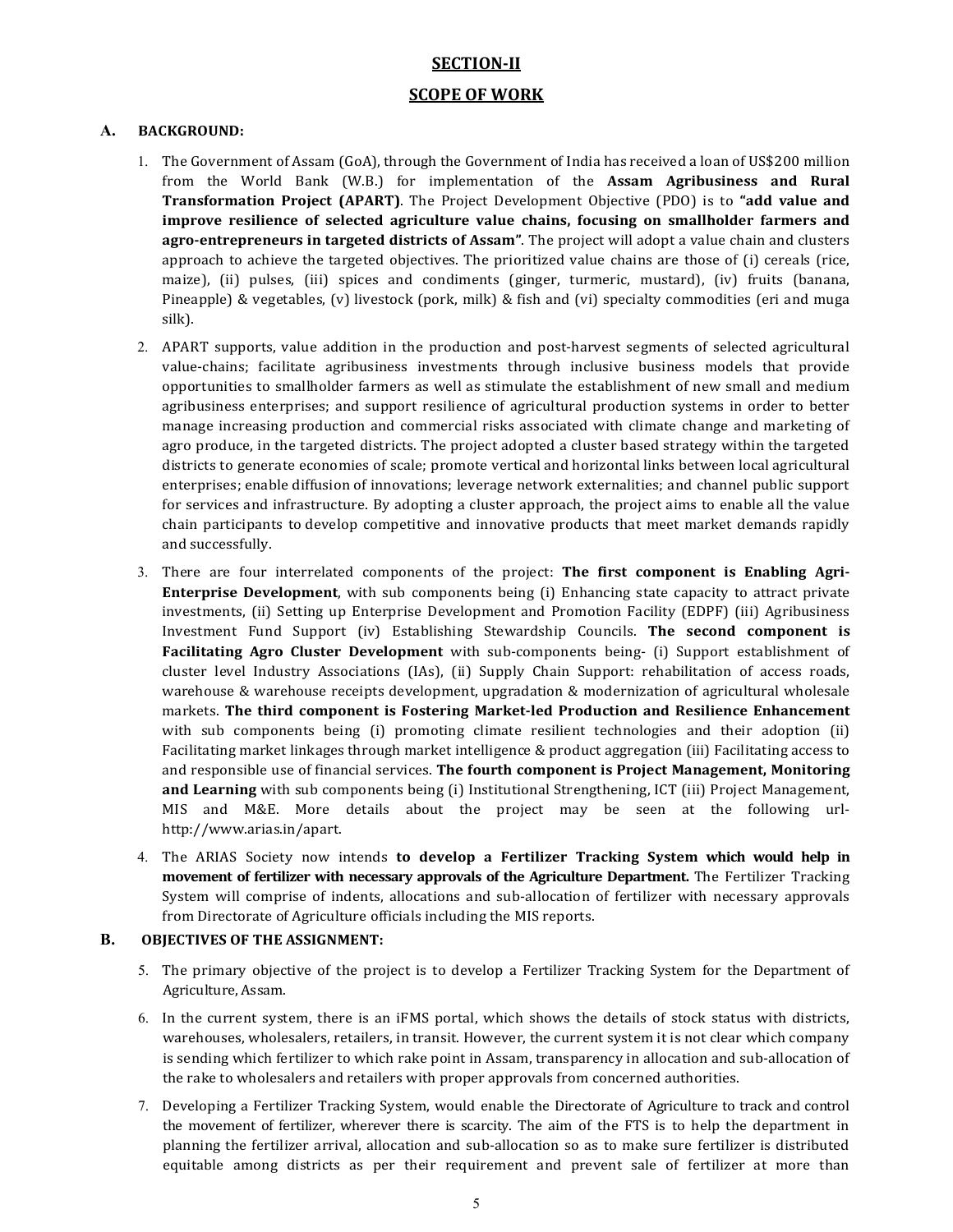Government notified price.

8. In order to have a better control on the fertilizer distribution and price, APART aims to develop a Fertilizer Tracking System (FTS) for the Agriculture Department.

## C. SCOPE OF WORK:

- 9. The scope of the consultancy assignment includes the following:
	- i. Requirements gathering from the department officials on the information checklists, workflows, approval hierarchy, compliance requirements and necessary nodes of integration etc.
	- ii. Develop the Functional requirements of the Fertilizer Tracking System (FTS).
	- iii. Develop the web based and mobile application for Fertilizer Tracking System (FTS) for Agriculture Department. The FTS shall include following functionalities:
		- a. Maintain master of all the stakeholders of the system viz., Directorate Officials, District Officials, Fertilizer Companies, Wholesalers and Retailers
		- b. User management
		- c. Submit indent, allocation and sub-allocation by relevant parties to concerned authorities
		- d. Approve/ modify/ reject indent, allocation and sub-allocation requests by concerned authorities
		- e. Uploading of utilization documents by concerned authorities
		- f. Fertilizer stock status updation by relevant parties
		- g. MIS Reports for management/admin
	- iv. Elaborate User Acceptance Testing of the FTS.
	- v. Project Management Implementation Assistance, Progress tracking and Impediment Management of developing the Fertilizer Tracking System.
	- vi. Training of the concerned team from the Agriculture Department on the usage of the FTS application.
	- vii. Training and Knowledge transfer on the Fertilizer Tracking System application to the concerned IT team of ARIAS Society and Agriculture Department.
	- viii. Post implementation support on the application for 12 months

## D. KEY TASKS TO BE CARRIED OUT BY THE CONSULTANT, THE DELIVERABLES TO BE SUBMITTED AND THE PAYMENT TERMS:

10. The key tasks to be carried out by the consultants during the assignment period and the payment terms are mentioned below:

| #  | <b>Tasks</b>          | <b>Details</b>                          | <b>Deliverables</b> | $\frac{0}{0}$ | <b>Timelines from</b> |
|----|-----------------------|-----------------------------------------|---------------------|---------------|-----------------------|
|    |                       |                                         |                     | Payment       | the date of           |
|    |                       |                                         |                     |               | signing the           |
|    |                       |                                         |                     |               | contract              |
| a. | <b>Preparation of</b> | The<br>specification<br>functional      | Functional          | 70%           | 21 days from the      |
|    | Functional            | document should comprise of all the     | specifications      |               | date of signing       |
|    | specification of      | functionalities of the FTS module.      |                     |               | the agreement         |
|    | <b>FTS</b>            | gathering<br>Requirement<br>be<br>to    |                     |               |                       |
|    |                       | the<br>conducted<br>with<br>agriculture |                     |               |                       |
|    |                       | and accordingly the<br>department       |                     |               |                       |
|    |                       | functionalities have to be developed.   |                     |               |                       |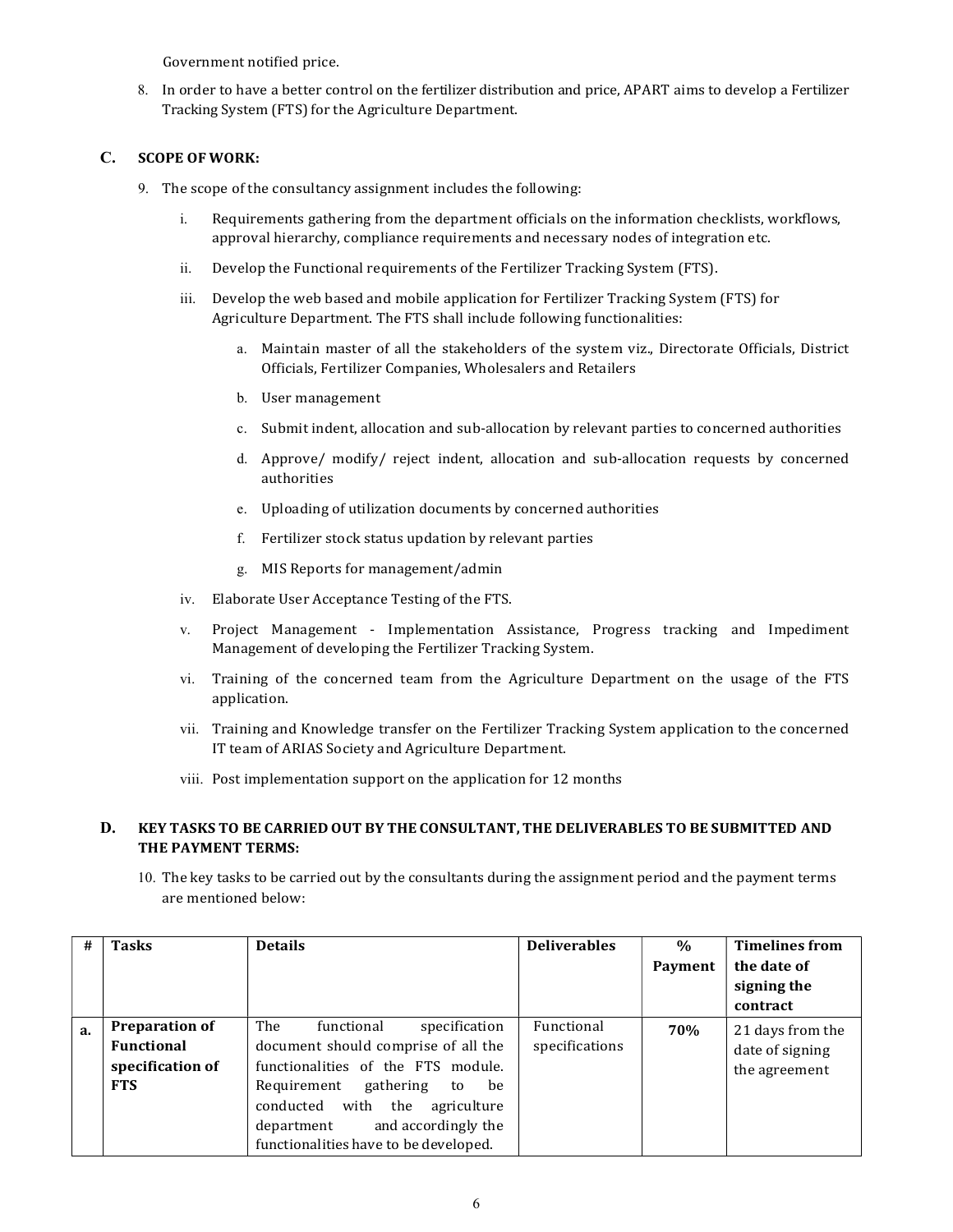| b. | Development and                  | The consultant will have to develop the                                               | Source code for              |     |                  |  |
|----|----------------------------------|---------------------------------------------------------------------------------------|------------------------------|-----|------------------|--|
|    | implementation                   | FTS web based and mobile application                                                  | <b>FTS</b><br>the            |     |                  |  |
|    | of FTS                           | portal with the below modules:                                                        | application with             |     |                  |  |
|    |                                  | i. Master of all the stakeholders of the                                              | below<br>the                 |     |                  |  |
|    |                                  | system viz., Directorate Officials, District                                          | modules:                     |     |                  |  |
|    |                                  | Officials,<br>Fertilizer<br>Companies,                                                | i. Master of all             |     |                  |  |
|    |                                  | <b>Wholesalers and Retailers</b>                                                      | the stakeholders             |     |                  |  |
|    |                                  | ii. User management                                                                   | of the system                |     |                  |  |
|    |                                  | iii. Submit indent, allocation and sub-                                               | viz., Directorate            |     |                  |  |
|    |                                  | allocation by relevant parties to                                                     | Officials, District          |     |                  |  |
|    |                                  | concerned authorities                                                                 | Officials,                   |     |                  |  |
|    |                                  | iv. Approve/ modify/ reject indent,                                                   | Fertilizer                   |     |                  |  |
|    |                                  | allocation and sub-allocation requests                                                | Companies,                   |     |                  |  |
|    |                                  | by concerned authorities                                                              | Wholesalers and              |     |                  |  |
|    |                                  | v. e Uploading of utilization documents                                               | Retailers                    |     |                  |  |
|    |                                  | by concerned authorities                                                              | ii.<br>User                  |     |                  |  |
|    |                                  | vi. Fertilizer stock status updation by                                               |                              |     |                  |  |
|    |                                  |                                                                                       | management<br>iii.<br>Submit |     |                  |  |
|    |                                  | relevant parties vii. MIS Reports for                                                 | indent,                      |     |                  |  |
|    |                                  | management/admin                                                                      | allocation                   |     |                  |  |
|    |                                  |                                                                                       | and<br>sub-allocation        |     |                  |  |
|    |                                  |                                                                                       |                              |     |                  |  |
|    |                                  |                                                                                       | relevant<br>by               |     |                  |  |
|    |                                  |                                                                                       | parties<br>to                |     |                  |  |
|    |                                  |                                                                                       | concerned                    |     |                  |  |
|    |                                  |                                                                                       | authorities                  |     |                  |  |
|    |                                  |                                                                                       | Approve/<br>iv.              |     |                  |  |
|    |                                  |                                                                                       | modify/<br>reject            |     |                  |  |
|    |                                  |                                                                                       | indent,                      |     |                  |  |
|    |                                  |                                                                                       | allocation<br>and            |     |                  |  |
|    |                                  |                                                                                       | sub-allocation               |     |                  |  |
|    |                                  |                                                                                       | requests<br>by               |     |                  |  |
|    |                                  |                                                                                       | concerned                    |     |                  |  |
|    |                                  |                                                                                       | authorities                  |     |                  |  |
|    |                                  |                                                                                       | v. Uploading of              |     |                  |  |
|    |                                  |                                                                                       | utilization                  |     |                  |  |
|    |                                  |                                                                                       | $\,$ documents<br>by         |     |                  |  |
|    |                                  |                                                                                       | concerned                    |     |                  |  |
|    |                                  |                                                                                       | authorities                  |     |                  |  |
|    |                                  |                                                                                       | Fertilizer<br>vi.            |     |                  |  |
|    |                                  |                                                                                       | stock<br>status              |     |                  |  |
|    |                                  |                                                                                       | updation<br>by               |     |                  |  |
|    |                                  |                                                                                       | relevant parties             |     |                  |  |
|    |                                  |                                                                                       | vii. MIS Reports             |     |                  |  |
|    |                                  |                                                                                       | for                          |     |                  |  |
|    |                                  |                                                                                       | management/ad                |     |                  |  |
|    |                                  | The consultant will also have to develop                                              | min<br>MIS on the FTS        |     |                  |  |
| c. | Computerized                     |                                                                                       |                              |     |                  |  |
|    | Management<br><b>Information</b> | the Fertilizer Tracking System on the<br>mentioned<br>modules<br>of the<br><b>FTS</b> | application                  |     |                  |  |
|    | System (MIS)                     | applications.                                                                         |                              |     |                  |  |
|    |                                  | The consultant will have to conduct the                                               | <b>UAT</b> test results      |     |                  |  |
| d. | <b>User Acceptance</b>           | User Acceptance Testing on the FTS                                                    | conducted on                 |     |                  |  |
|    | <b>Testing</b>                   |                                                                                       | the FTS                      |     |                  |  |
|    |                                  | application before making it live                                                     |                              |     |                  |  |
|    |                                  | The consultant will have to conduct the                                               | application<br>User manuals  |     |                  |  |
| е. | <b>Training</b>                  | training of the concerned team from the                                               | on the                       | 10% | 45 days from the |  |
|    |                                  |                                                                                       |                              |     | date of signing  |  |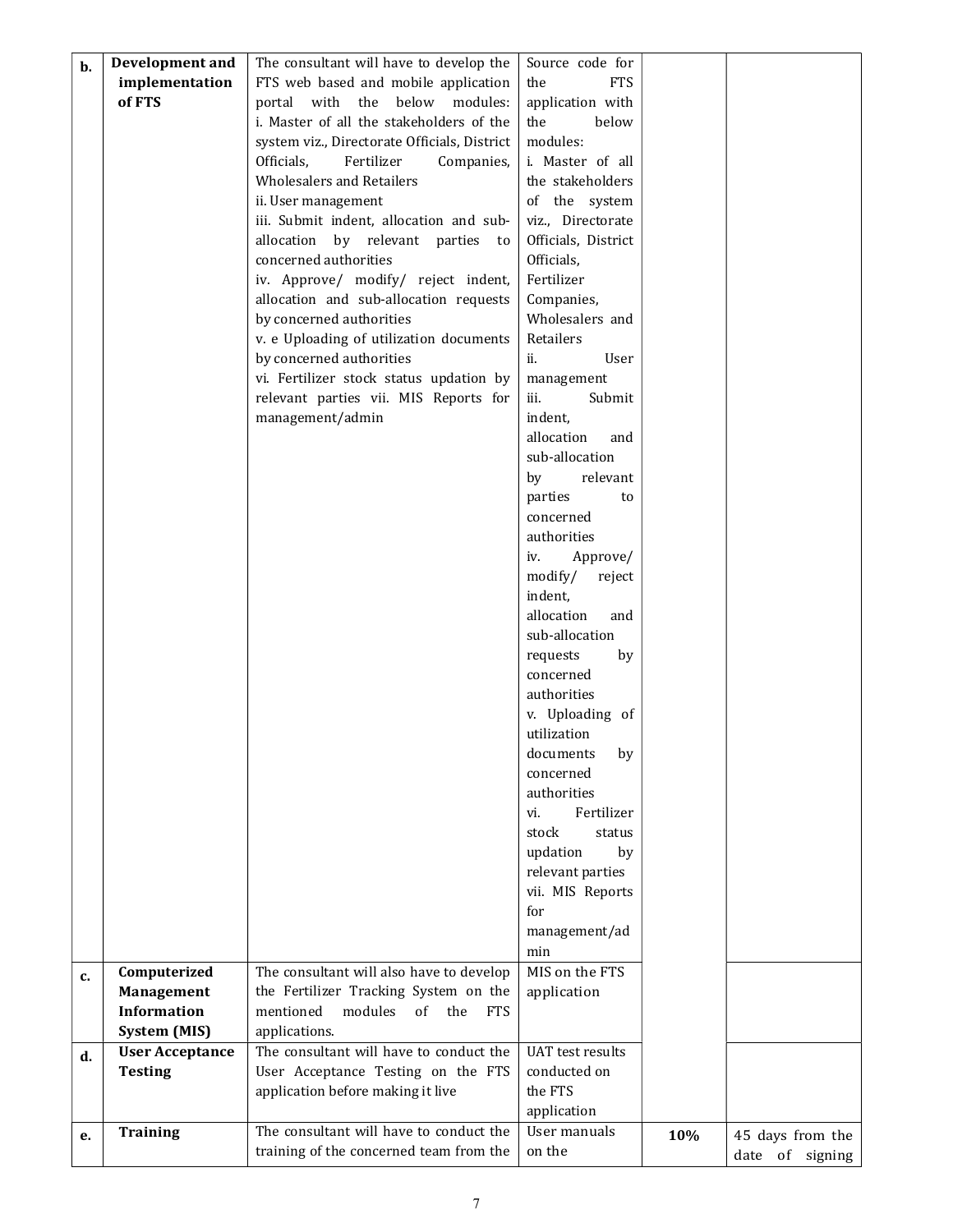|    |                | Agriculture Department on the usage of    | application             |     | the contract      |  |
|----|----------------|-------------------------------------------|-------------------------|-----|-------------------|--|
|    |                | the FTS application. The consultant will  |                         |     |                   |  |
|    |                | also have to conduct the Training and     |                         |     |                   |  |
|    |                | Knowledge transfer<br>on the<br>FTS       |                         |     |                   |  |
|    |                | application to the concerned IT team      |                         |     |                   |  |
|    |                | of ARIAS Society and Agriculture          |                         |     |                   |  |
|    |                | Department.                               |                         |     |                   |  |
| f. | Post           | The consultant will have to provide       | Documentation           | 20% | At the end of 12  |  |
|    | Implementation | post implementation support for a         | the<br><b>FTS</b><br>on |     | months of signing |  |
|    | Support        | minimum period of 1 year                  | application, High       |     | the contract      |  |
|    |                |                                           | Level Design and        |     |                   |  |
|    |                |                                           | <b>Technical Design</b> |     |                   |  |
|    |                |                                           | the<br><b>FTS</b><br>of |     |                   |  |
|    |                |                                           | application,            |     |                   |  |
|    |                |                                           | Documentation           |     |                   |  |
|    |                |                                           | the<br>on               |     |                   |  |
|    |                |                                           | enhancements            |     |                   |  |
|    |                |                                           | done in the FTS         |     |                   |  |
|    |                |                                           | application             |     |                   |  |
|    |                |                                           | during the post         |     |                   |  |
|    |                |                                           | implementation          |     |                   |  |
|    |                |                                           | support, changes        |     |                   |  |
|    |                |                                           | <sub>or</sub>           |     |                   |  |
|    |                |                                           | enhancements to         |     |                   |  |
|    |                |                                           | the<br><b>FTS</b>       |     |                   |  |
|    |                |                                           | applications            |     |                   |  |
|    |                |                                           | during the Post         |     |                   |  |
|    |                |                                           | implementation          |     |                   |  |
|    |                |                                           | support period.         |     |                   |  |
| g. | Project        | The consultant will have to provide       | Reports on the          |     |                   |  |
|    | Management     | Implementation Assistance, Progress       | progress of the         |     |                   |  |
|    |                | tracking and Impediment Management        | projects<br>bi-         |     |                   |  |
|    |                | of developing the FTS solution. The       | weekly<br><sub>or</sub> |     |                   |  |
|    |                | consultant will also have to provide      | monthly basis.          |     |                   |  |
|    |                | reports on the status of the project on a |                         |     |                   |  |
|    |                | weekly basis                              |                         |     |                   |  |

The Consultant will submit the above mentioned reports/ documents to the Client (i.e. the State Project Director, ARIAS Society) during the assignment period, both in soft and in hard copies. The soft copies shall also include all the analysis, documentations on the code done by the consultants etc. A final E- copy of the report should be submitted to the Client. All the reports and documents shall be in English language and in mutually agreed formats.

Also, after submission/ completion of each deliverable the Consultant may be asked to make a presentation/ demo to the client at a mutually agreed date, time and venue

# E. CONSULTANCY PERIOD:

11. The consultant's services shall commence with effect from the date of signing of the contract agreement. The assignment will be for a period of 12 months.

### F. SERVICES TO BE PROVIDED BY THE CLIENT:

12. The client would provide the Consultant with the following reports/documents/services:

a) Necessary support in gathering information regarding the fertilizer distribution system and master of all the stakeholders available with the Agriculture department to develop the modules of the FTS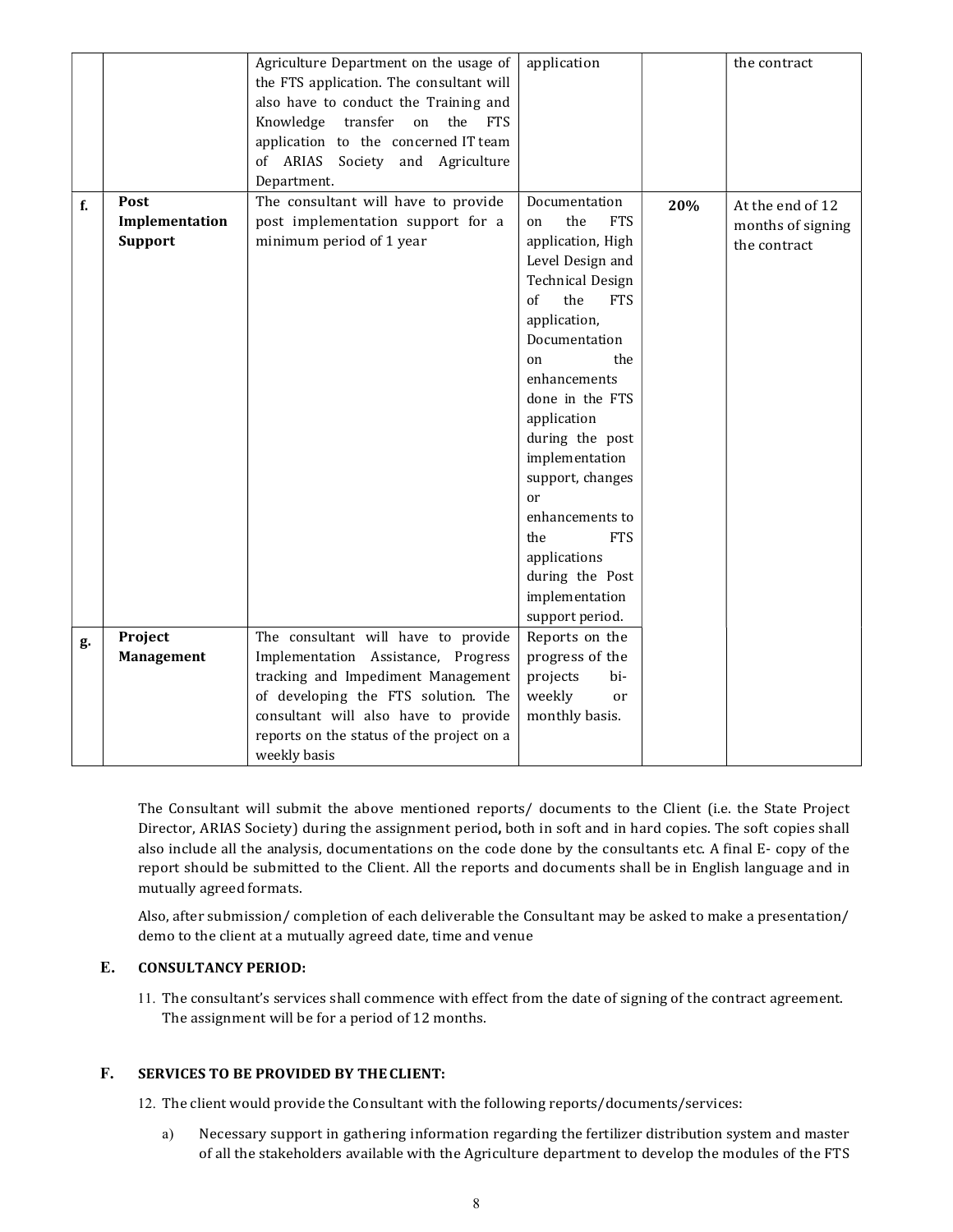application.

- b) Facilitate access to relevant available data that is required to fulfill the tasks outlined in the TOR.
- c) Provide, where appropriate, administrative support to the Consulting firm in the conduct of this assignment.
- d) Application hosting and the related activities will be the responsibility of the vendor for one year, after one year the Directorate of Agriculture shall take over the hosting of the application.
- e) Reasonable support towards collection of data related to fertilizer distribution, in terms of prior intimation to the concerned offices.

### G. REVIEW MECHANISM

13. The State Project Director (SPD), ARIAS Society either by himself/herself or through a Committee constituted for the purpose will review the performance of the Consultant bi-monthly and also as & when felt necessary.

In addition, the SPD or the committee will review the deliverables, reports and the performance of the Consultant after every 1 month during the period of the assignment, wherein all the key experts of the consultancy firm will have to remain present.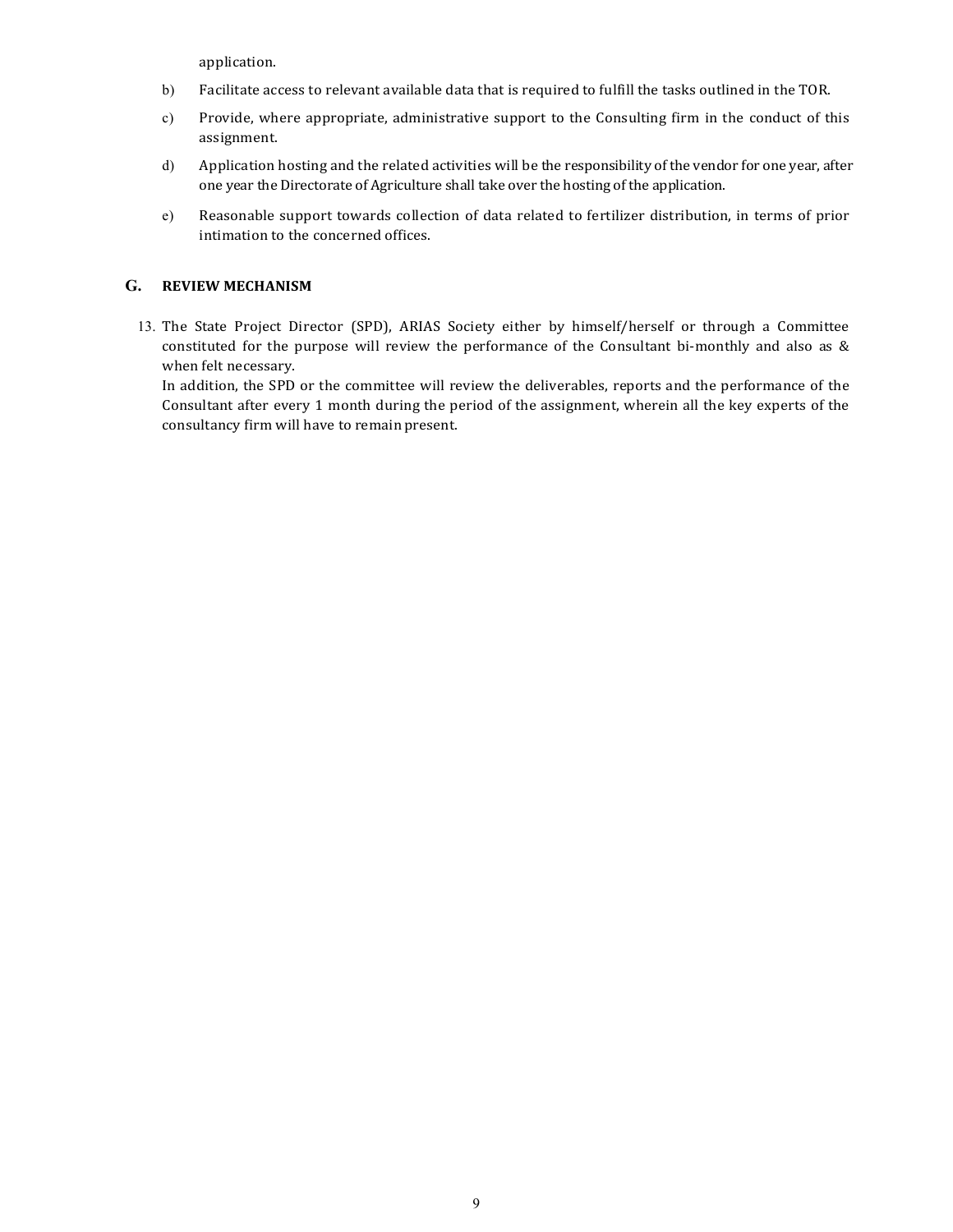# **SECTION III**

# AGENCY PROFILE (On Agency's Letter Head)

| <b>Sl. No.</b> | <b>Details</b>                                                             | <b>Attached Proof (Yes/No) (Also</b><br>mention Page No.) |
|----------------|----------------------------------------------------------------------------|-----------------------------------------------------------|
| 1)             | Name of the Agency                                                         |                                                           |
| 2)             | Type of Firm: Proprietary/Partnership/Pvt. Ltd,<br>Public Ltd Company etc. |                                                           |
| 3)             | 5 years of establishment                                                   |                                                           |
| 4)             | <b>PAN Number</b>                                                          |                                                           |
| 5)             | <b>GST Number</b>                                                          |                                                           |
| 6)             | Name of Authorized Person with designation, email id<br>& Mob. No.         |                                                           |
| 7)             | <b>Bank Details</b>                                                        |                                                           |

| Signature:                 |  |
|----------------------------|--|
| Full name and designation: |  |
| Date:                      |  |

(Seal of the Agency)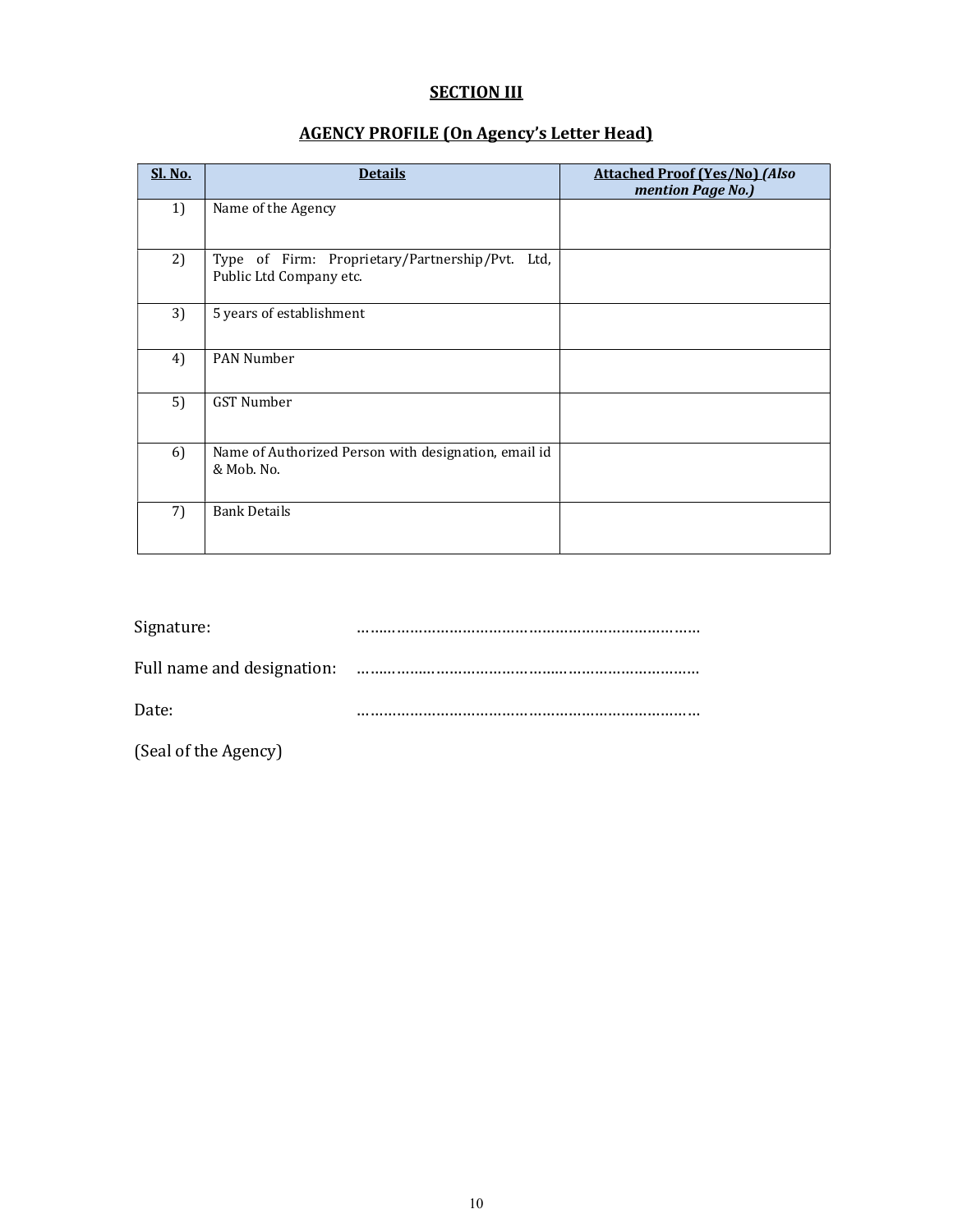# SECTION-IV ELIGIBILITY CRITERIA

| Sl.<br>No. | <b>Eligibility Criteria</b>                                                                                                                                                                                                                                                                                | <b>Supporting Document Required</b>                                                                | Yes/No |
|------------|------------------------------------------------------------------------------------------------------------------------------------------------------------------------------------------------------------------------------------------------------------------------------------------------------------|----------------------------------------------------------------------------------------------------|--------|
| 1)         | The bidder should be operating in India for at<br>least last 5 (Five) years (FY 2020-21, 2019-20,<br>2018-19, 2017-18 & 2016-17) as on the last<br>date of bid submission.                                                                                                                                 | Attach Certificate of incorporation and/or<br>Certificate of commencement of business              |        |
| 2)         | The bidder should have minimum annual<br>financial turnover of Rs. 50.00 L in each of the<br>last three financial years (FY2018-19, 2019-20<br>& 2020-21).                                                                                                                                                 | Statements duly certified by Chartered<br>Accountant.                                              |        |
| 3)         | The bidder must have executed contracts of<br>similar<br>software/customized product<br>for<br>Design, Development, Implementation<br>and<br>Maintenance of software (not less than<br>contract value of Rs 10.00 Lakhs ) in the last 5<br>years i.e. FY 2020-21, 2019-20, 2018-19, 2017-<br>18 & 2016-17. | Attach copy of minimum two (2) work<br>orders/completion certificates.                             |        |
| 4)         | The agency should not been blacklisted/<br>debarred/suspended/banned from business<br>dealing by the world bank/any Ministry/<br>Department of State/Central Government/PSU<br>as on date of filling the responses of this RFQ.                                                                            | Self declaration on official Letter Head                                                           |        |
| 5)         | Name of employees with designation to be<br>associated with this work, if awarded.                                                                                                                                                                                                                         | CV of personnel<br>1) mention designation, qualification, yrs<br>of experience<br>$2)$<br>3), etc. |        |